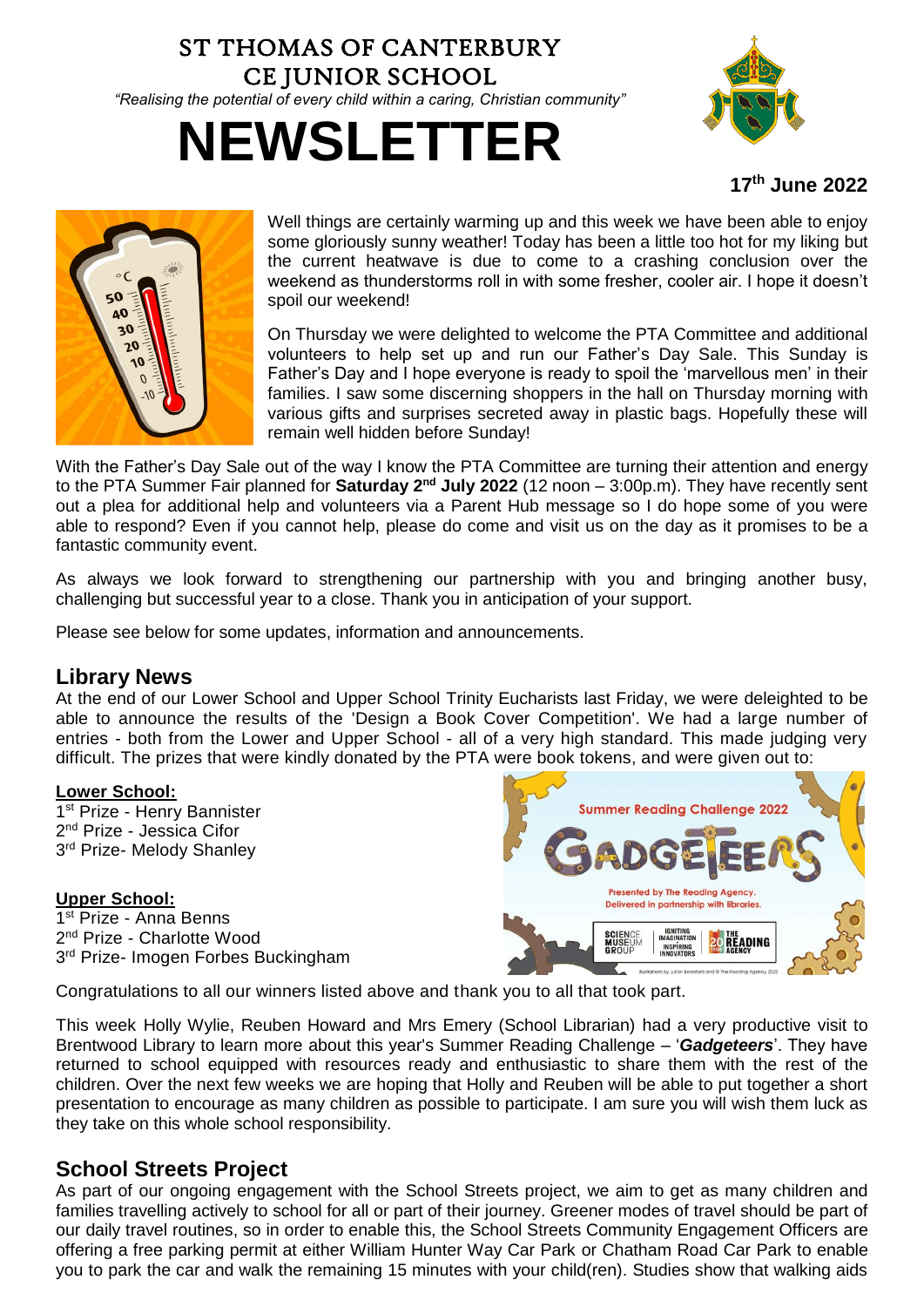creativity, reduces stress and boosts the immune system. By changing our behaviour we set a great example for younger generations improving individual and environmental health.

Free parking for one hour and 15 minutes is available when you obtain the half hour free ticket at the car park. Joining this programme will help create less congestion in Sawyers Hall Lane and at the school gates making it a safer and healthier environment for the children, parents and members of staff.

Free parking will only be available between the times of 8:00 to 9:15 and 14:45 to 16:00 and the School Streets Community Officers ask for parents and guardians to please display their ticket and the parking permit sticker in clear sight on your vehicle's dashboard. Please note that the car park is still open to the public at this time. The finer details of this scheme are being finalised and we will give you an update as soon as possible. To obtain a free parking permit you will be required to give your name and postcode.

In addition, School Streets are exploring setting up a Walking Bus which supports children walking to school from the park and stride site by being led and chaperoned by adults. A Walking Bus not only boosts exercise and lowers carbon footprints but sees different parts of the community working together and allows more time for parents to go off to work or wherever they might need to go. If the Walking Bus scheme would be of interest to you or you would be willing to be a part of the supporting adults leading the walk, please let us know so we can pass your details on.

We hope you will find this project of use and help us make it a success!

#### **Sports Day 2022**

It is back…. after a 2 year absence! As I am sure you are aware from the dates sent out at the beginning of this term, Sports Day is fast approaching and is scheduled for next **Friday 24th June 2022**. This will obviously be weather permitting! We do hope that you will be able to join us for this annual event and popular afternoon. Parents and other spectators can enter the school premises from 1:10p.m. when the gates to the playground will be opened. The event is due to start promptly at 1:30p.m. There will be refreshments available to purchase during Sports Day with cold drinks and snacks on sale from the PTA. Can I kindly ask you to use the litter bins provided once you have finished with cups, wrappers…etc.

Parents are kindly requested to stay behind the cordon on the school side of the track and should not under any circumstances make their way across the track to the children. The children will be sitting in their house groups and cheering for the children competing on their behalf in each race. The children will be closely supervised by members of our own staff, first aid will be on hand, and there is absolutely no need for any parents to come across to their children. Please respect these guidelines to ensure everyone is able to enjoy the event!

Please remember there will be no swimming lessons on this day.

## **REMINDER: Class & Team Photographs**

On Tuesdav 21<sup>st</sup> June 2022 we will be welcoming the school photographer from Kittle Photography in for the day to take class photographs as well as some team pictures. Can I remind you that all children need to be wearing school approved summer uniform on this day. Don't forget to brush your hair and ensure you bring your best smile! Please ensure your child arrives to school on time as if they are late they may miss being in the class photograph!

## **Open Classrooms - A special invitation!**



We are delighted to inform you that we are going to have another 'Open Classrooms' opportunity for parents on **Tuesday 28 th June 2022** from 3:30p.m. until 4:15p.m. This is a wonderful opportunity for you to view your child's working environment and marvel at the displays within the classroom. The classteacher's will also be present to answer any questions you might have about the work on display. You will also get a chance to look at some of your child's exercise books to see the work they have completed to date. It is not an opportunity to discuss academic progress and attainment as this will have been covered during parents' evening and updated in End of Year Reports.

This is an open invitation with no designated appointment times and I'm sure your child will relish the opportunity to proudly show you around their classroom. Please remember to wait on the playground until 3:30p.m. Unfortunately we are not able to admit any pushchairs due to health and safety/fire regulations. We look forward to seeing you!